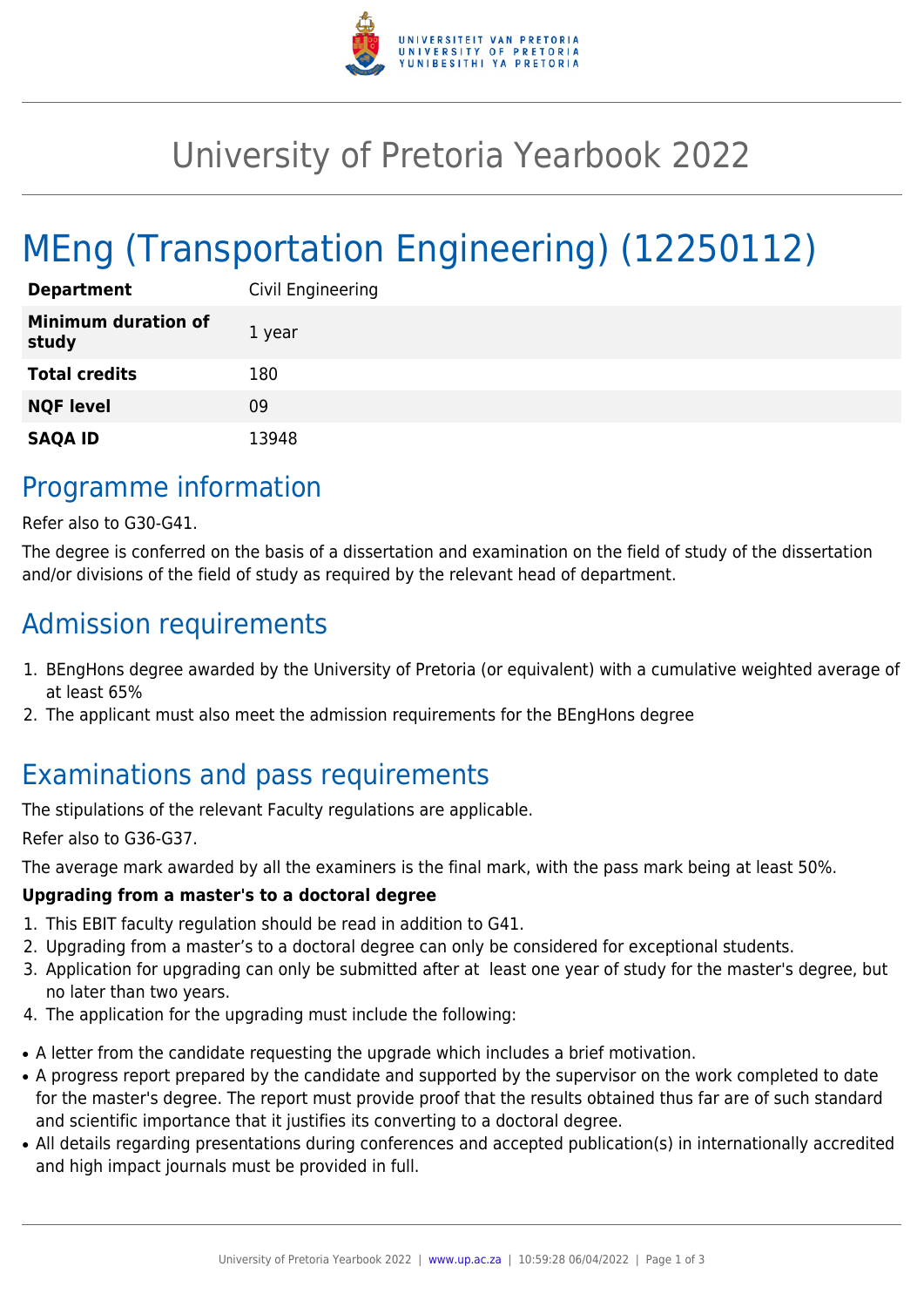

- 5. A detailed explanation by the candidate of the intended doctoral project with an indication of the objectives of the project, methodology and the outcomes he or she intends to achieve with the project.
- 6. A recommendation of the supervisor with specific comment on the ability of the applicant as potential doctoral candidate as well as on the expediency and feasibility of the upgrading.
- 7. A report from at least one external referent. The supervisor should forward 2 nominations to the head of the relevant department for recommendation to the DD Research and Postgraduate studies who will appoint one referent.
- 8. A minimum of one journal article, where the candidate is the first author, in a high-impact accredited journal with an explanation by the supervisor with respect to the specific contribution made by the candidate.
- 9. A recommendation by the head of department.

# Research information

A student must by means of a dissertation or mini-dissertation prove that he or she is capable of planning, instituting and executing a scientific investigation. Conferment of the degree may be made subject to compliance with the stipulations of this regulation.

One article has to be submitted to an accredited journal on submission of a research master's dissertation. At the latest, just before the department submits the final mark of a dissertation, a student should submit proof of submission of an article issued by an accredited journal, to the head of the department, for his/her recommendation to the dean. The submitted article should be based on the research that the student has conducted for the dissertation and should have been approved by the supervisor. The affiliations of both the student and supervisor should be listed as the University of Pretoria.

Refer also to G40.

With the exception of an honorary degree, a degree will be conferred on a student only if the student has complied with all the requirements for the particular degree and has reached the level of competence prescribed for the degree, and on condition that no one is entitled to any privileges pertaining to a degree before the degree has been conferred on him or her at a graduation ceremony.

# Pass with distinction

A student passes with distinction if an average mark of at least 75% is obtained for the dissertation (and the examination on the dissertation, where applicable).